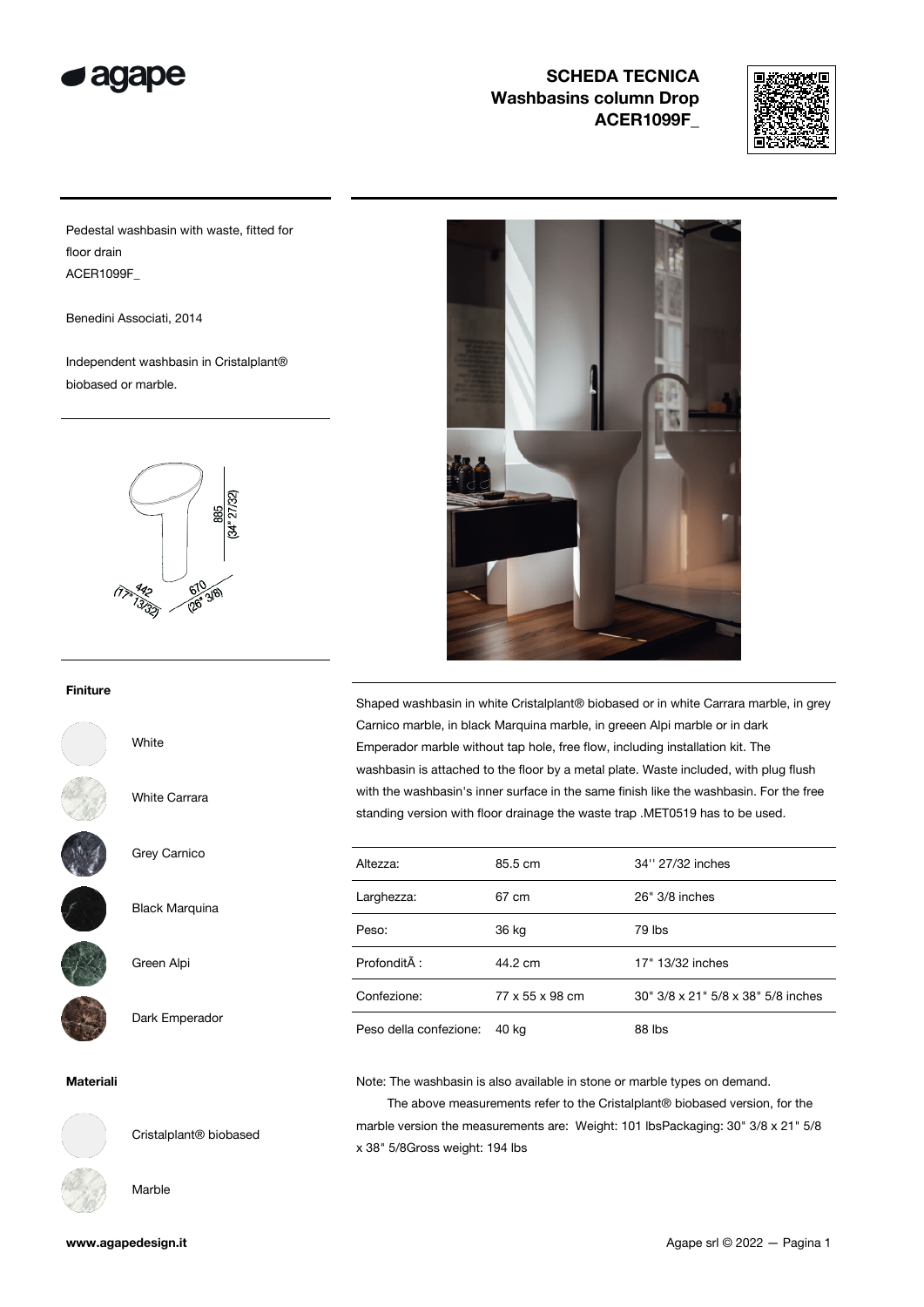

SCHEDA TECNICA Washbasins column Drop ACER1099F\_



### Main dimensions